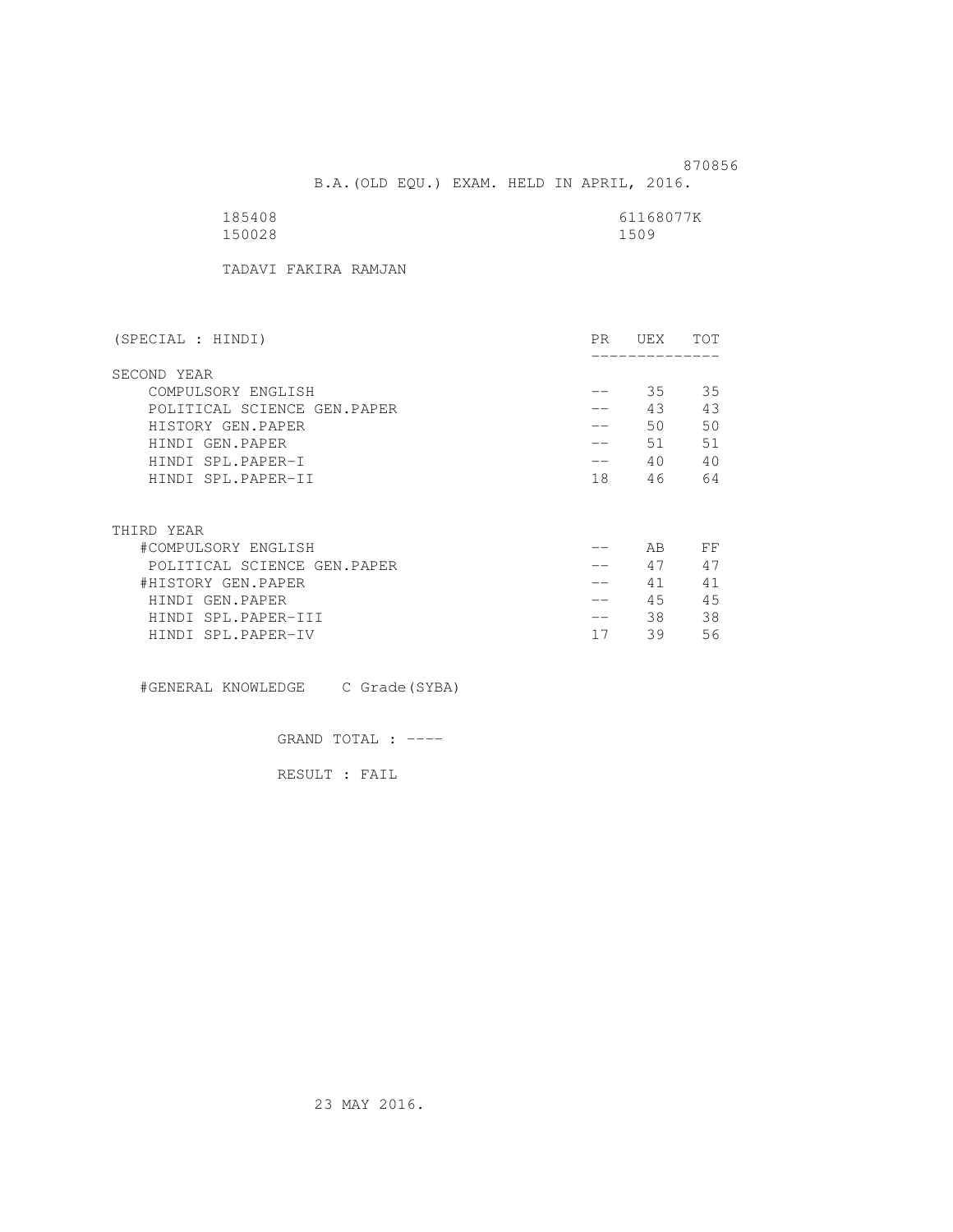B.A.(OLD EQU.) EXAM. HELD IN APRIL, 2016.

| 185276 | 51147931F |
|--------|-----------|
| 170034 | 1712      |

PATE KULDIP PURUSHOTTAM

| (SPECIAL : HISTORY)         | PR. | UEX  | TOT |
|-----------------------------|-----|------|-----|
| SECOND YEAR                 |     |      |     |
| COMPULSORY ENGLISH          |     | 35   | 35  |
| POLITICAL SCIENCE GEN.PAPER |     | 40   | 40  |
| PSYCHOLOGY GEN.PAPER        |     | 41   | 41  |
| HISTORY GEN.PAPER           |     | 40   | 40  |
| HISTORY SPL.PAPER-I         |     | 42   | 42  |
| HISTORY SPL.PAPER-II        | 17  | 44   | 61  |
|                             |     |      |     |
| THIRD YEAR                  |     |      |     |
| #COMPULSORY ENGLISH         |     | AB   | FF  |
| POLITICAL SCIENCE GEN.PAPER |     | 35   | 35  |
| PSYCHOLOGY GEN.PAPER        |     | 56 - | 56  |
| HISTORY GEN.PAPER           | --  | 45   | 45  |
| HISTORY SPL.PAPER-III       | __  | 46   | 46  |
| HISTORY SPL.PAPER-IV        | 18  | 28   | 46  |

GENERAL KNOWLEDGE C Grade(SYBA)

GRAND TOTAL : ----

RESULT : FAIL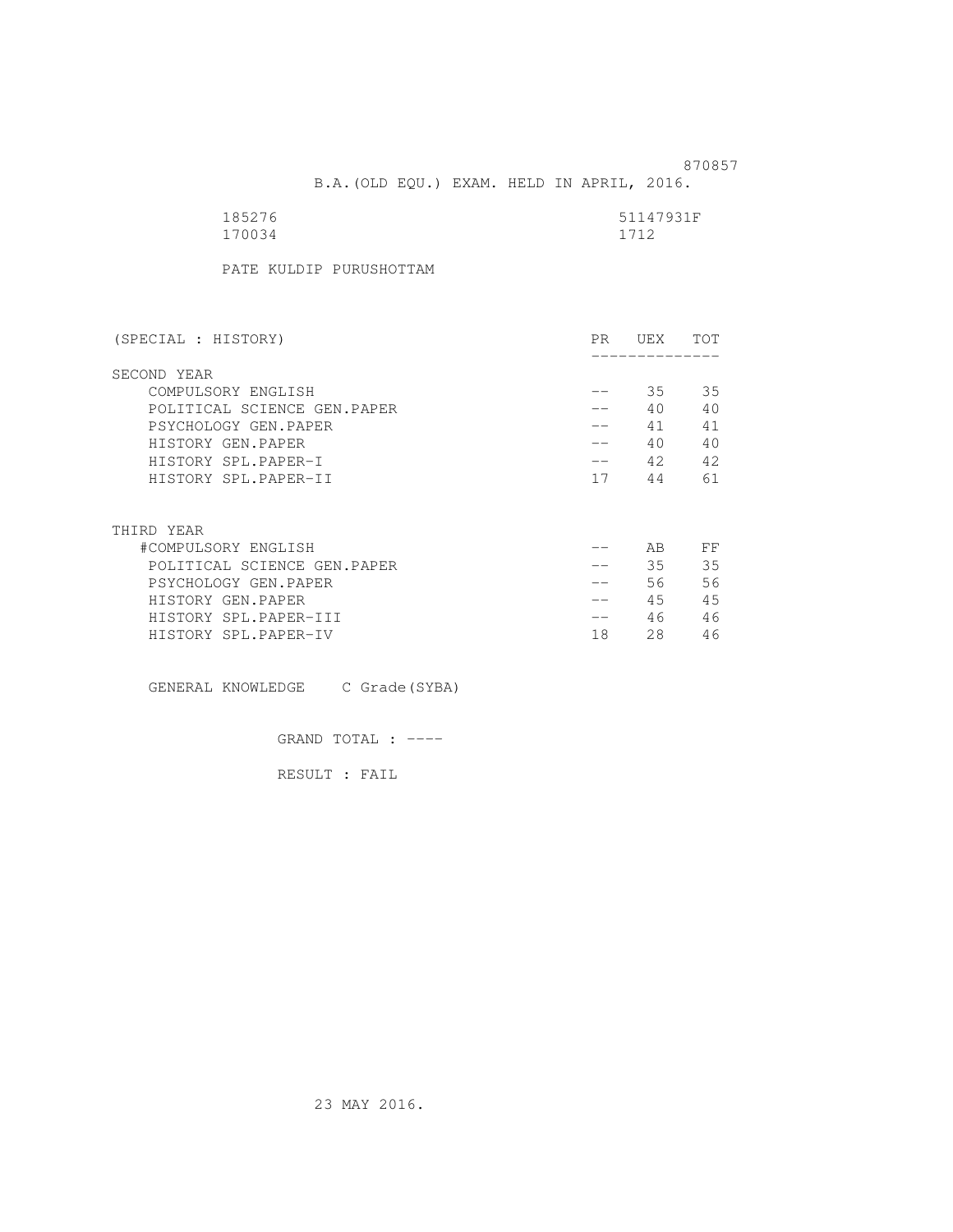B.A.(OLD EQU.) EXAM. HELD IN APRIL, 2016.

| 185324 | 71161160X |
|--------|-----------|
| 200058 | 2003      |

THAKUR NITIN UDAYBHAN

| (SPECIAL : HINDI)         | PR. | UEX               | <b>TOT</b> |
|---------------------------|-----|-------------------|------------|
| SECOND YEAR               |     |                   |            |
| COMPULSORY ENGLISH        |     | 40                | 40         |
| MARATHI GEN.PAPER         |     | $31 + 4^{\circ}$  | 31         |
| DEFENCE STUDIES GEN.PAPER |     | 35                | 35         |
| HINDI GEN.PAPER           |     | 35                | 35         |
| HINDI SPL.PAPER-I         | --  | $33+2^{\wedge}33$ |            |
| HINDI SPL.PAPER-II        | 17  | 42                | 59         |
|                           |     |                   |            |
| THIRD YEAR                |     |                   |            |
| #COMPULSORY ENGLISH       |     | 09                | FF         |
| MARATHI GEN.PAPER         |     | 35                | 35         |
| DEFENCE STUDIES GEN.PAPER |     | 74                | 74         |
| HINDI GEN.PAPER           |     | 43                | 43         |
| HINDI SPL.PAPER-III       | --  | 44                | 44         |
| HINDI SPL.PAPER-IV        | 16  | 42                | 58         |

GENERAL KNOWLEDGE C Grade(SYBA)

GRAND TOTAL : ----

RESULT : FAIL

 $^{\wedge}$  +5 O.163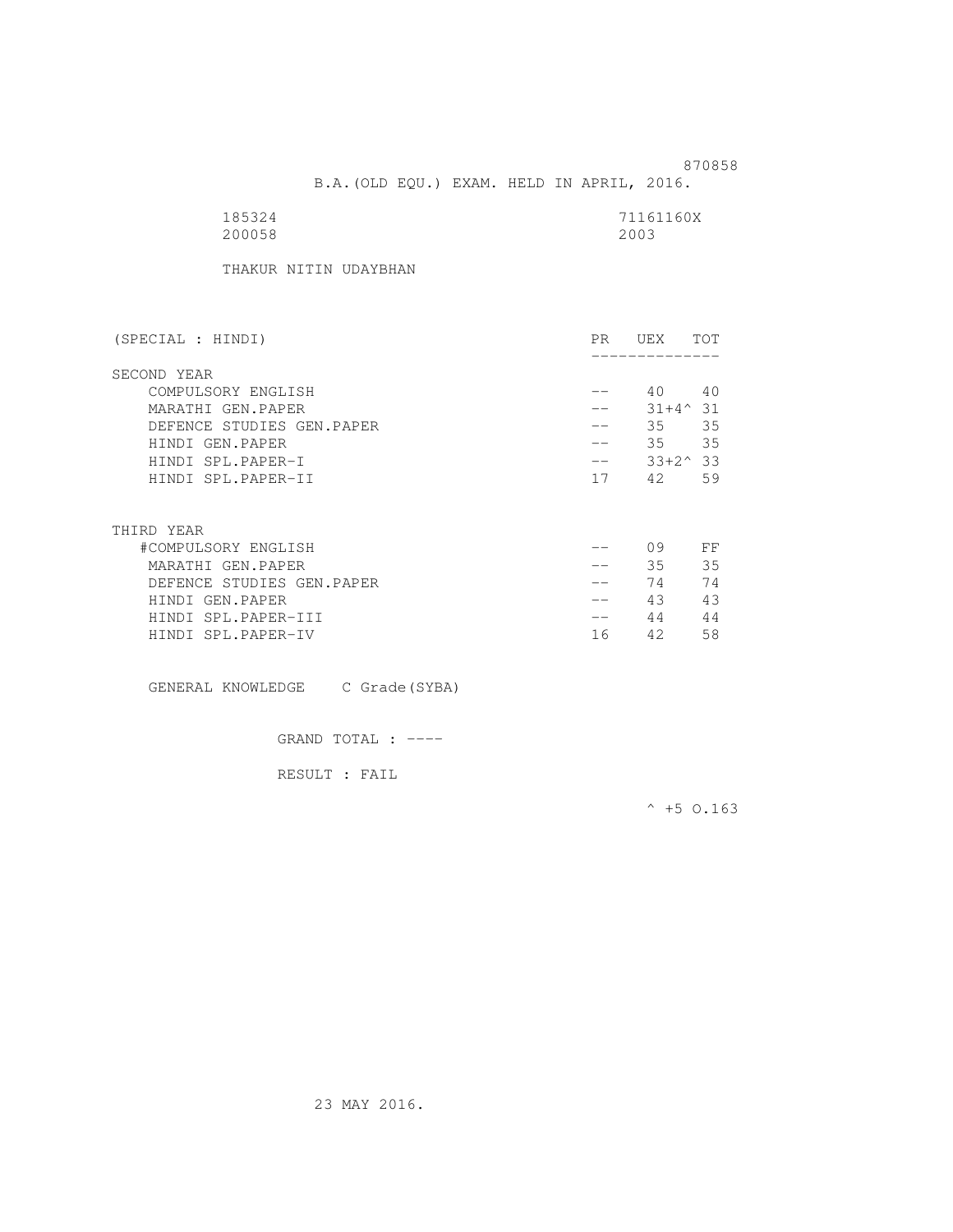B.A.(OLD EQU.) EXAM. HELD IN APRIL, 2016.

| 185336 | 71162332Z |
|--------|-----------|
| 210067 | 2120      |

MORE REKHA BABURAO

| (SPECIAL : SOCIOLOGY)   | PR. | UEX | TOT |
|-------------------------|-----|-----|-----|
| SECOND YEAR             |     |     |     |
| COMPULSORY ENGLISH      |     | 45  | 45  |
| HINDI GEN.PAPER         |     | 45  | 45  |
| HISTORY GEN.PAPER       |     | 59  | 59  |
| SOCIOLOGY GEN.PAPER     |     | 65  | 65  |
| SOCIOLOGY SPL.PAPER-I   |     | 35  | 35  |
| SOCIOLOGY SPL.PAPER-II  | 17  | 42  | 59  |
|                         |     |     |     |
|                         |     |     |     |
| THIRD YEAR              |     |     |     |
| #COMPULSORY ENGLISH     |     | AВ  | FF  |
| HINDI GEN.PAPER         |     | 50  | 50  |
| HISTORY GEN.PAPER       |     | 46  | 46  |
| SOCIOLOGY GEN.PAPER     |     | 54  | 54  |
| SOCIOLOGY SPL.PAPER-III |     | 59  | 59  |
| SOCIOLOGY SPL.PAPER-IV  |     | 40  | 40  |

GENERAL KNOWLEDGE C Grade(SYBA)

GRAND TOTAL : ----

RESULT : FAIL